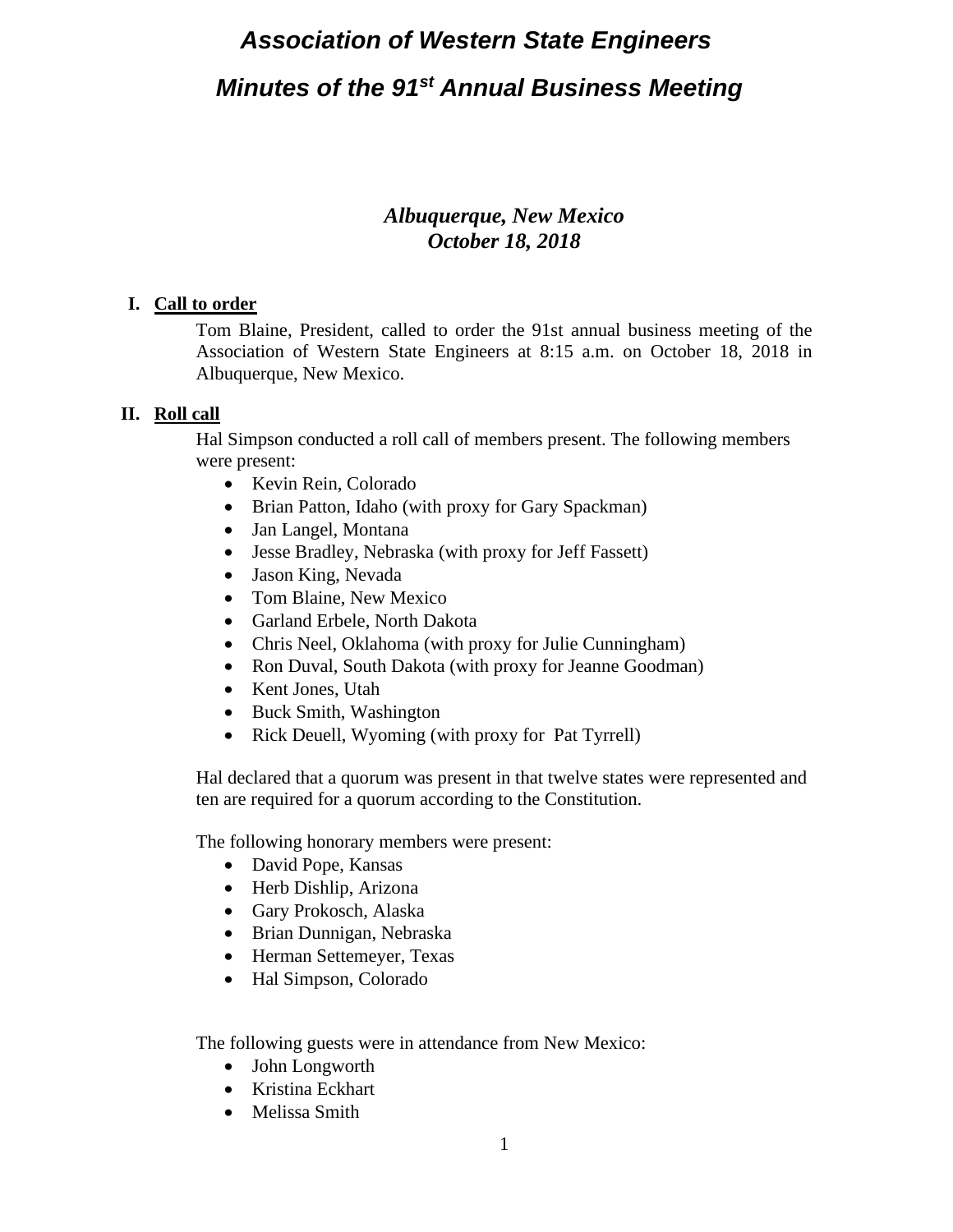- Myron Armijo
- Rolf Schmidt-Peterson
- Page Pegram
- Nathaniel Chakeres
- Greg Ridgley
- Jeffrey Peterson
- Wayne Canon
- Sushil Chaudhary
- David Anderson

## **III. Approval of Minutes from 90thAnnual Meeting**

The minutes of the business meeting held in Fairbanks, Alaska on August 30, 2017 were reviewed and approved as submitted.

## **IV. President's Report – Tom Blaine**

Tom thanked attendees for making the effort to come to this annual meeting. He reported on the field trip and that much of the expenses for the field trip including the bus, lunch and dinner were paid by the sponsors Middle Rio Grande Conservancy District (bus), Albuquerque-Bernalillo County Water Utility Authority (lunch), and SWCA Environmental Consultants (dinner and souvenirs) .

## **V. Secretary-Treasurer's Report - Hal Simpson**

- **a)** Hal reminded those present that the Association's fiscal year is July 1 to June 30. He filed IRS Form 990-N in early September and it was accepted. This maintains the AWSE tax exempt status. The form must be filed within 90 days of the end of the fiscal year.
- **b)** He thanked Kristina Eckhart for working so diligently on organizing the meeting and making it a success.
- **c)** On June 30, 2018, the cash in checking and savings was \$7,042.64. He pointed out that the budget report is at Tab 13 in the meeting notebook.
- **d)** The Alaska Fall Meeting in 2017 had a loss of \$6,405.09 which was anticipated because of higher costs in Alaska and intentionally keeping registration fees reasonable. The Association approved a loss of up to \$8,000 for the Alaska meeting at its 2016 Business Meeting in Utah.
- **e)** This year sponsorships included \$1,000 from HDR Engineering, \$500 from Olsson Associates and \$600 from four honorary members who are consultants.
- **f)** This year New Mexico was able to find sponsors for much of the field trip expenses and saved around \$3,000.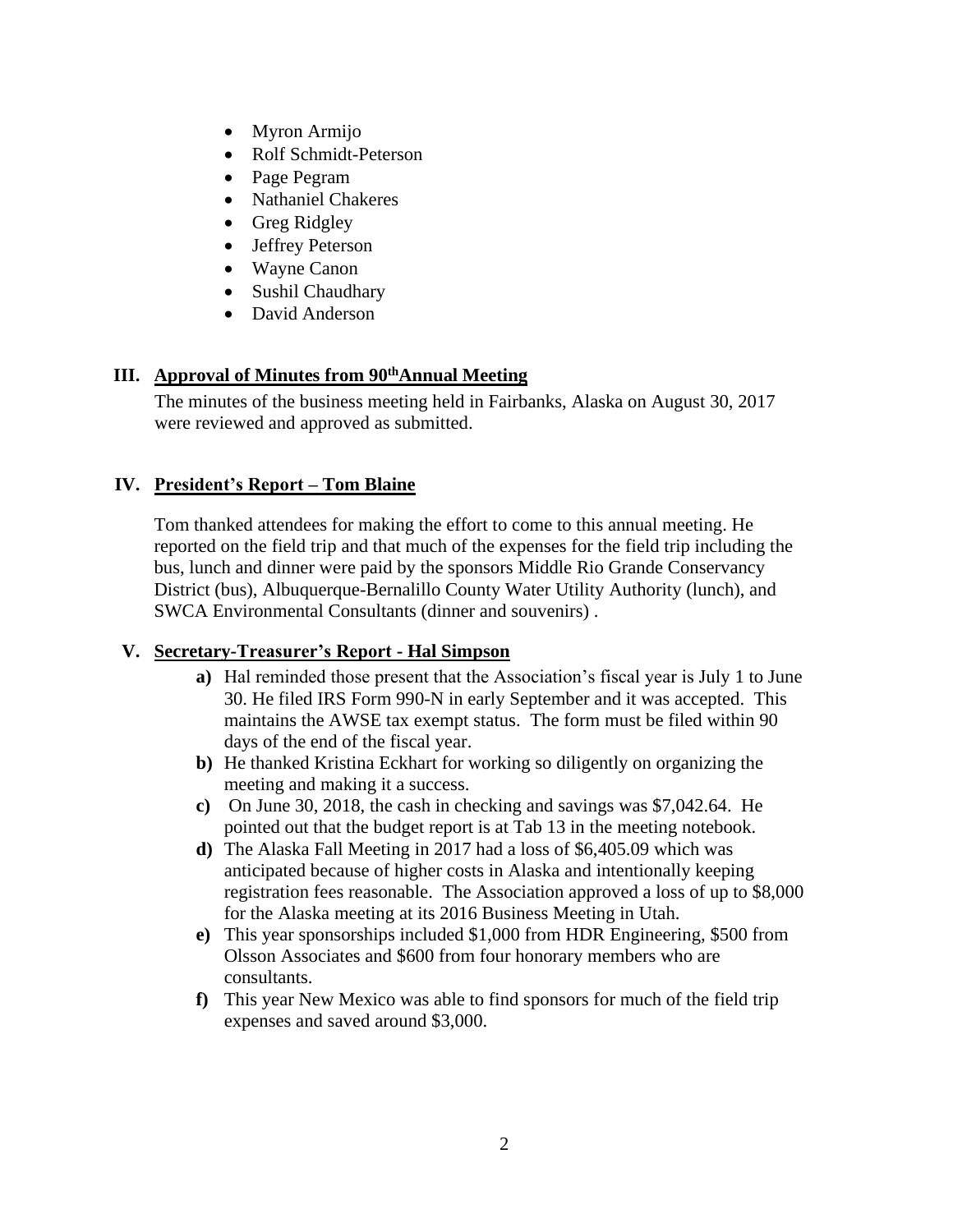#### **VI. Committee Reports**

#### **a) Nominations Committee – Kevin Rein**

1. Election of New Officers

The committee recommended the following members for officers in 2018:

- Julie Cunningham, Oklahoma President
- Pat Tyrrell, Wyoming  $-1<sup>st</sup>$  Vice President
- Jason King, Nevada  $2<sup>nd</sup>$  Vice President
- Hal Simpson, Colorado Honorary member Secretary-Treasurer

It was moved and supported to approve this slate of officers. The motion was approved unanimously.

2. Honorary Members

It was moved and supported that Tim Davis, Montana, be appointed as an honorary member. The motion was approved unanimously.

#### **b) Positions and Resolutions Committee** – **Jason King**

1. Review of Current Resolutions

The committee recommended the following current Position Statements for consideration by AWSE members present:

- **Funding of the USGS Cooperative Water Program and the National Streamflow Information Program**
- **Endangered Species Act**
- **Drought Assistance**
- **Dam Safety**
- **States Water Rights and Natural Flows Along the Mainstem of the Missouri**
- **Hydraulic Fracturing**
- **Preemption of State Water Law in Federal Legislation**
- **Water Related Federal Rules, Regulations, Directives, Orders and Policies**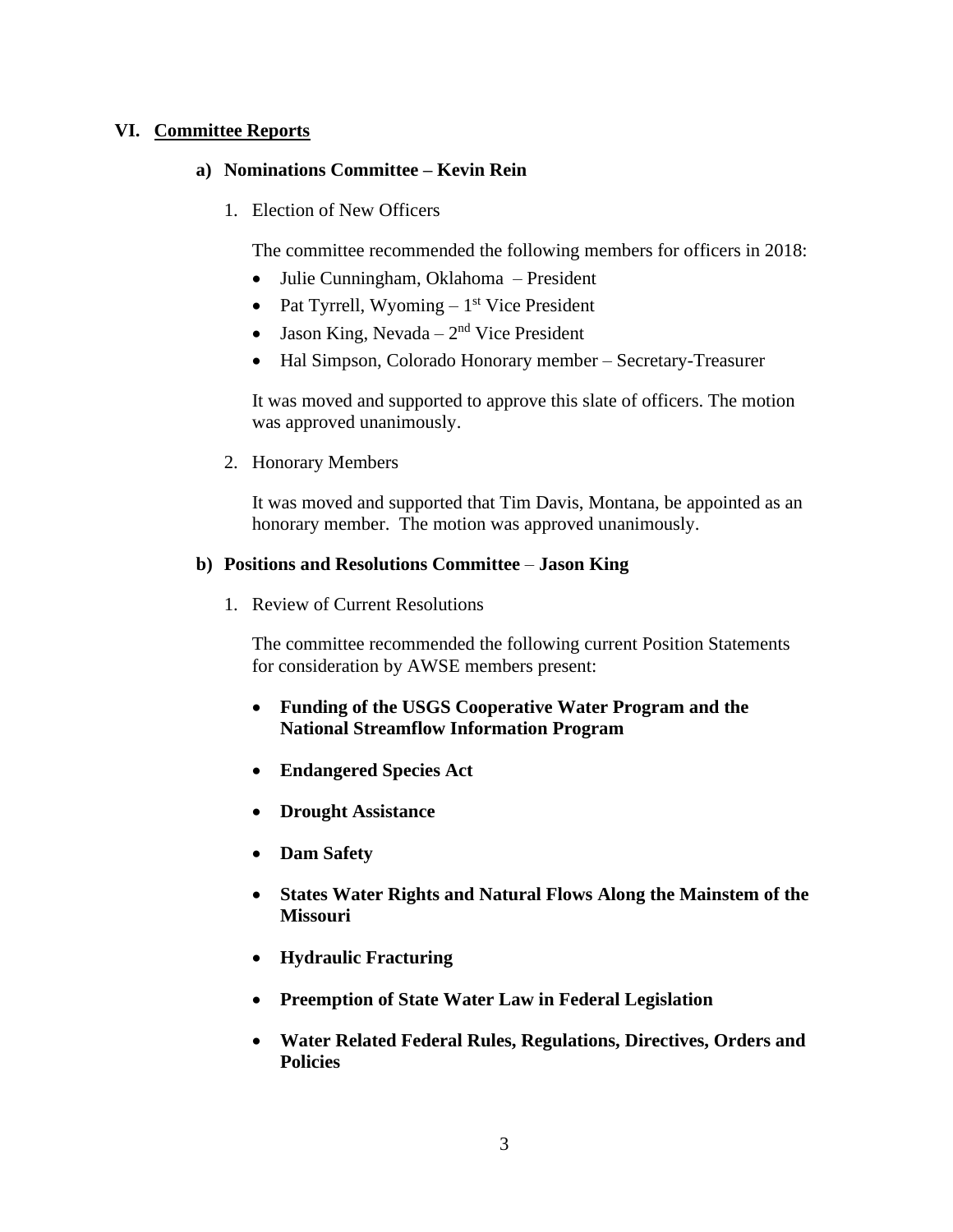After discussion, Jason King moved to approve all ten resolutions and Garland Erbele seconded the motion. The motion was approved unanimously. Tom Blaine will send these resolutions signed by him and dated this year to all appropriate entities after obtaining updated names and addresses from Jason King's staff that will provide them to New Mexico.

#### **c) 2019 Spring Meeting Committee – Rick Deuell**

Rick reported that the Spring Meeting may be held Jackson or Casper depending on what Pat Tyrell decides. The topics for technical staff to consider include:

- Metering and reporting required by the various states
- Tracking of depletion, remote sensing of evapotranspiration vs. other methods.
- Part season uses and leases
- Ground water regulation
- Water accounting/distribution models

#### **d) 2019 Fall Meeting Committee – Chris Neel**

Chris reported that the meeting would be in Oklahoma City and the date will be determined by Julie Cunningham early next year. The suggested topics for discussion are:

- Temporary Permits
- Oil and Gas Issues
- Hydraulic Fracking
- Compact Issues
- Managing Quality of Water
- Tribal Water Rights
- Oklahoma Comprehensive Water Plan